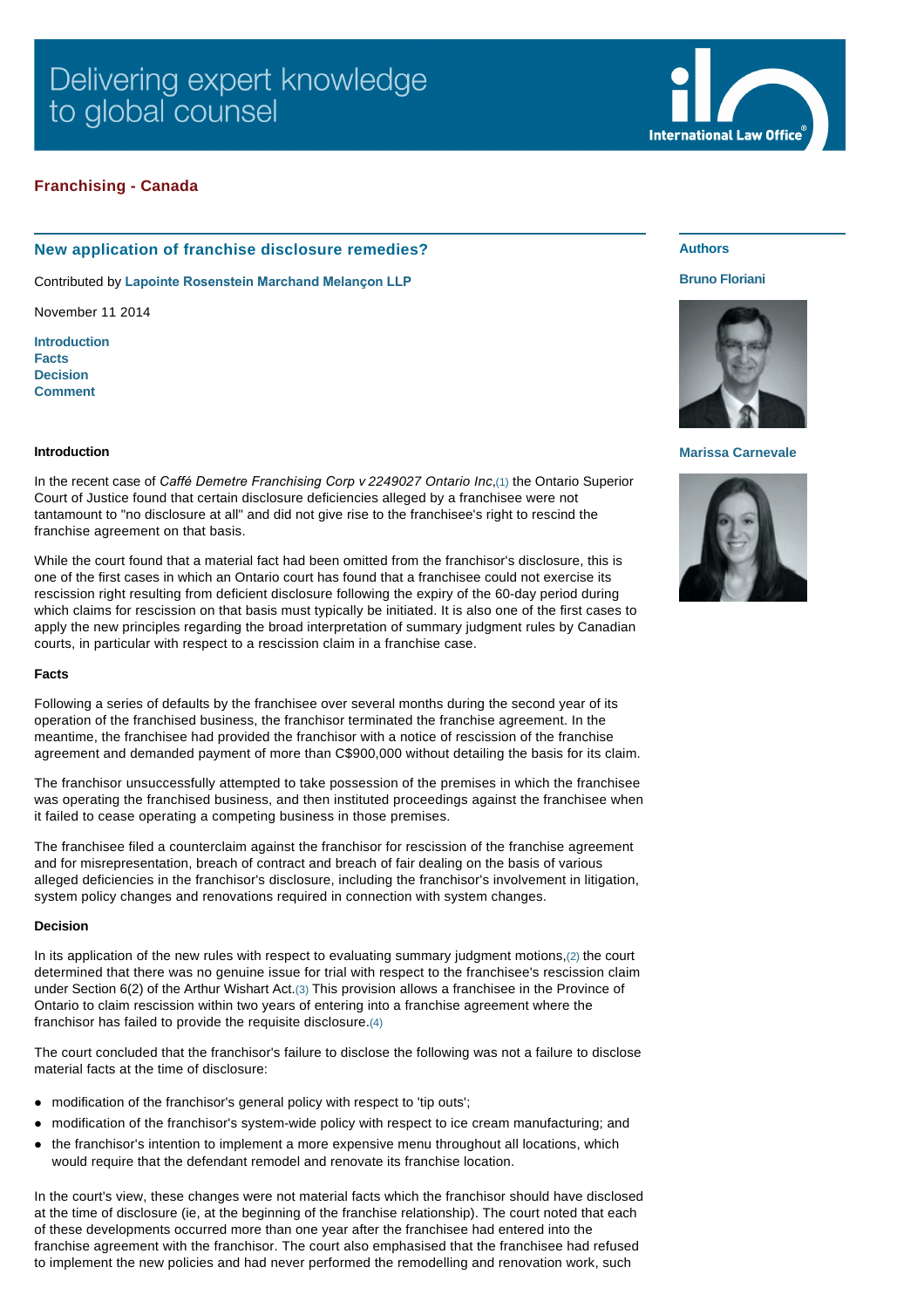that the franchisee had incurred no costs or expenses as a result of the alleged deficiencies in disclosure.

However, the court did consider that the franchisor's involvement in litigation with a former franchisee was a material fact that should have been disclosed to the franchisee, as it was known to the franchisor at the time of disclosure that the litigation was forthcoming. Nevertheless, the court further stated that the failure to disclose this information did not constitute a failure by the franchisor to make any disclosure whatsoever. As a result, the franchisee could not rely on the two-year rescission right under Section 6(2) of the Arthur Wishart Act.

The franchisee's counterclaim for rescission was ultimately dismissed on summary judgment, while its claims for damages on the basis of misrepresentation, breach of contract and breach of fair dealing were not dealt with at the summary judgment stage.

### <span id="page-1-0"></span>**Comment**

The facts in this case were largely undisputed. This facilitated the court's analysis of the legal questions associated with the franchisee's rescission claim. Courts may be less inclined to adjudicate claims on summary judgment in circumstances where the facts underlying a motion are in dispute.

This decision may constitute an important turning point in the interpretation of disclosure obligations incumbent upon franchisors under the Arthur Wishart Act.[\(5\)](#page-2-1) The court strongly stated that a franchisee's right to claim rescission for deficient disclosure expires 60 days after having received the disclosure:

"The defendants' complaint about the disclosure document is that it is deficient in content. On the plain wording of the Act, a right of rescission for a deficiency in content is only available within 60 days after receiving the disclosure document. That period would have expired on August 24, 2011, long before the notice of rescission was delivered. A right to claim rescission under s. 6(2) [of the Arthur Wishart Act] only arises where the franchisor never provided the disclosure document. That is clearly not the case."[\(6\)](#page-2-2)

It also cited with approval certain passages of an Ontario Court of Appeal case which "cautioned against blurring the distinction between the two remedies",[\(7\)](#page-2-3) and recalled that the "sweeping remedy of rescission" is limited to cases where no disclosure at all is provided.[\(8\)](#page-2-4)

[Th](#page-2-5)e Ontario courts had previously determined that where there were "stark and material deficiencies" (9) in disclosure, or where disclosure was essentially insufficient and provided in "bits and pieces", [\(10\)](#page-2-6) a franchisor could be considered to have provided no disclosure at all. This determination suggested in turn that a "failure to provide disclosure" would be interpreted broadly and, even if disclosure was provided, certain significant deficiencies could allow a court to determine that no useful disclosure had ever been provided. This approach has increased uncertainty for franchisors with respect to two-year rescission claims.

However, in this case the court did not consider the franchisor's failure to disclose its upcoming litigation with a former franchisee to be an omission so egregious as to constitute no disclosure at all. The court emphasised the fact that the litigation was being prosecuted by the franchisor in order to protect its brand and in order to benefit its franchise system generally, and was unable to conclude that the existence of the litigation would have a negative impact on the franchisee. The court further stated that the failure to disclose this litigation could have allowed the franchisee to avail itself of its right to rescission within 60 days of receiving the disclosure document, but it could not serve as the foundation for a rescission claim brought on the basis of a general failure to provide disclosure.

The court's decision indicates that where a material fact is omitted from otherwise compliant franchise disclosure, the two-year rescission claim should be unavailable to a franchisee – at least in circumstances where the omission would not have demonstrably affected the price paid for the franchise or otherwise had a financial impact on the franchisee.

Despite this decision restricting the availability of the two-year rescission remedy, it is arguable that the nature of the deficiency in this particular case or the franchisee's competitive actions and opportunistic claim were determining factors that may not be of universal application.

However, this interesting decision may be seen as grounds to support arguments in future cases pertaining to franchise disclosure obligations and may lead to a new trend in seeking summary judgment with respect to rescission claims.

*For further information on this topic please contact [Bruno Floriani](http://www.internationallawoffice.com/gesr.ashx?l=7MCHDXX) or [Marissa Carnevale](http://www.internationallawoffice.com/gesr.ashx?l=7MCHDXX) at Lapointe Rosenstein Marchand Melançon LLP by telephone (+1 514 925 6300), fax (+1 514 925 9001) or email ([bruno.floriani@lrmm.com](mailto:bruno.floriani@lrmm.com?subject=Article%20on%20ILO) or [marissa.carnevale@lrmm.com\)](mailto:marissa.carnevale@lrmm.com?subject=Article%20on%20ILO).*

### **Endnotes**

<span id="page-1-1"></span>(1) 2014 ONSC 2133

<span id="page-1-2"></span>(2) The Supreme Court of Canada recently established the test in *Hyrniak v Mauldin*, 2014 SCJ No 7.

<span id="page-1-3"></span>(3) SO 2000, c3